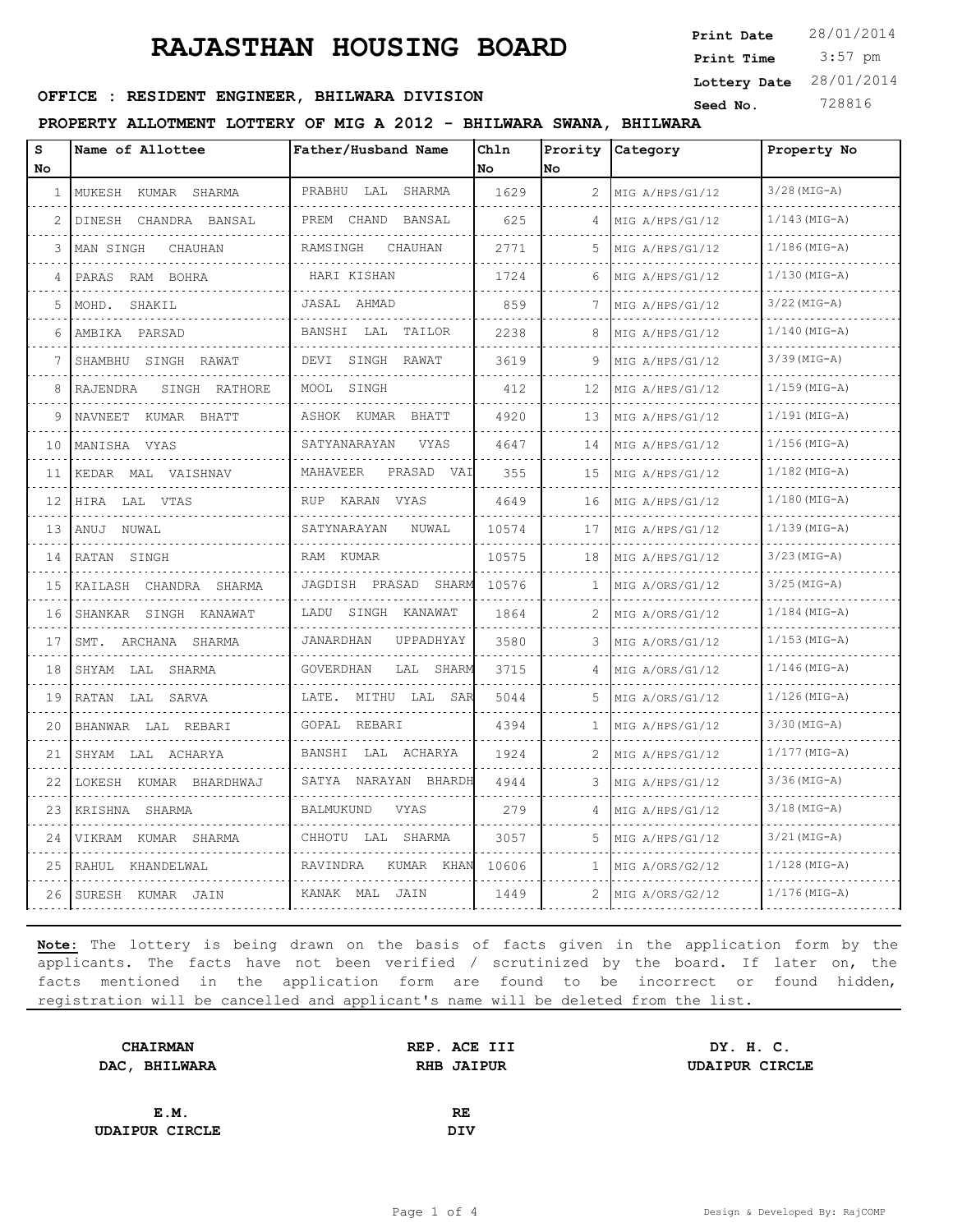# **RAJASTHAN HOUSING BOARD**

 3:57 pm **Print Date**  $28/01/2014$ **Print Time**

# **SEED : RESIDENT ENGINEER, BHILWARA DIVISION** Seed No. 728816

#### **PROPERTY ALLOTMENT LOTTERY OF MIG A 2012 - BHILWARA SWANA, BHILWARA**

| s  | Name of Allottee         | Father/Husband Name                           | Ch1n  |                 | Prority Category | Property No     |
|----|--------------------------|-----------------------------------------------|-------|-----------------|------------------|-----------------|
| No |                          |                                               | No    | No              |                  |                 |
| 27 | SATISH KUMAR TAILOR      | BAJARANG<br>LAL TAILOR 10604                  |       | 3               | MIG A/ORS/G2/12  | $1/189$ (MIG-A) |
| 28 | RAVI PRAKASH ARORA       | OM PRAKASH ARORA                              | 10601 | 4               | MIG A/ORS/G2/12  | $1/195$ (MIG-A) |
| 29 | SONIYA VYAS              | KAMLESH VYAS                                  | 2242  | 5               | MIG A/ORS/G2/12  | $1/170$ (MIG-A) |
| 30 | HEMA HADA                | ARUN HADA                                     | 887   |                 | MIG A/ORS/G2/12  | $1/141$ (MIG-A) |
| 31 | SURYAKANTA<br>SONI       | MUKESH KUMAR SWARNKA                          | 4779  | 7               | MIG A/ORS/G2/12  | $1/135$ (MIG-A) |
| 32 | NILAM KALA               | KAMAL JAIN                                    | 3276  | 8               | MIG A/ORS/G2/12  | $1/129$ (MIG-A) |
| 33 | MISHRI LAL BHAGDA        | LATE- GANESHMAL<br><b>BHA</b>                 | 1246  | 9               | MIG A/ORS/G2/12  | $1/138$ (MIG-A) |
| 34 | KRISHNAKANT<br>SINGH     | CHAMPA LAL                                    | 10602 | 10              | MIG A/ORS/G2/12  | $1/164$ (MIG-A) |
| 35 | LAXMI CHAND VAGHVANI     | V.S. VAGWANI                                  | 10603 | 11              | MIG A/ORS/G2/12  | $1/148$ (MIG-A) |
| 36 | SULOCHANA<br>JAIN        | NEMI CHAND JAIN                               | 3895  | 12.<br>$-1 - 1$ | MIG A/ORS/G2/12  | $1/168$ (MIG-A) |
| 37 | KUMAR KHABYA<br>SURENDRA | SHANTI LAL KHABYA                             | 4872  | 14              | MIG A/ORS/G2/12  | $3/29$ (MIG-A)  |
| 38 | SHASHIKANT<br>SHARMA     | KAMLA KANT SHARMA                             | 1152  | 15              | MIG A/ORS/G2/12  | $1/172$ (MIG-A) |
| 39 | KANHAIYA<br>LAL PARAKH   | KESAR LAL PARAKH                              | 4940  | 16              | MIG A/ORS/G2/12  | $1/131$ (MIG-A) |
| 40 | RAJENDRA<br>KUMAR PATNI  | MAHAVEER<br>PRASAD PAT<br>dia dia dia dia dia | 3842  | 17              | MIG A/ORS/G2/12  | $1/185$ (MIG-A) |
| 41 | MOTIYA ANAND             | CHAMAN LAL ANAND                              | 4977  | 18              | MIG A/ORS/G2/12  | $1/132$ (MIG-A) |
| 42 | INDRA SONI               | BHANWAR LAL SONI<br>.                         | 535   | 19              | MIG A/ORS/G2/12  | $1/183$ (MIG-A) |
| 43 | DINESH ANAND             | CHAMAN LAL ANAND                              | 4978  | 20              | MIG A/ORS/G2/12  | $3/17$ (MIG-A)  |
| 44 | VIPUL KHANDELWAL         | SANTOSH KUMAR KHANDE                          | 10605 | 21              | MIG A/ORS/G2/12  | $3/31$ (MIG-A)  |
| 45 | RAVI MEHTA               | BRIJESH MEHTA                                 | 663   | 1.              | MIG A/HPS/G2/12  | $1/166$ (MIG-A) |
| 46 | SURENDRA KUMAR BOHRA     | FATAH LAL BOHRA                               | 992   | 4               | MIG A/HPS/G2/12  | $3/24$ (MIG-A)  |
| 47 | ASHOK KUMAR SETHI        | LADULAL SETHI                                 | 3048  | 5.              | MIG A/HPS/G2/12  | $1/194$ (MIG-A) |
| 48 | PANKAJ BHATIYA           | VINO KUMAR BHATIYA                            | 4953  | 6               | MIG A/HPS/G2/12  | $1/124$ (MIG-A) |
| 49 | SHANTI LAL PALIWAL       | MANGI LAL PALIWAL                             | 4756  |                 | MIG A/HPS/G2/12  | $1/158$ (MIG-A) |
| 50 | SHIV RATAN MALU          | HARDAS MALU                                   | 3821  | 8               | MIG A/HPS/G2/12  | $1/169$ (MIG-A) |
| 51 | JYOTIKA R. VANJANI       | RAJESH R. VANJANI                             | 483   | 9               | MIG A/HPS/G2/12  | $1/178$ (MIG-A) |
| 52 | HARI SHANKAR<br>VERMA    | GURUNARAYAN<br>VERMA                          | 2322  | 10              | MIG A/HPS/G2/12  | $1/190$ (MIG-A) |

**Note:** The lottery is being drawn on the basis of facts given in the application form by the applicants. The facts have not been verified / scrutinized by the board. If later on, the facts mentioned in the application form are found to be incorrect or found hidden, registration will be cancelled and applicant's name will be deleted from the list.

| <b>CHAIRMAN</b>       | REP. ACE III      | DY. H. C.             |  |
|-----------------------|-------------------|-----------------------|--|
| DAC, BHILWARA         | <b>RHB JAIPUR</b> | <b>UDAIPUR CIRCLE</b> |  |
|                       |                   |                       |  |
| E.M.                  | RE                |                       |  |
| <b>UDAIPUR CIRCLE</b> | DIV               |                       |  |

**Lottery Date** 28/01/2014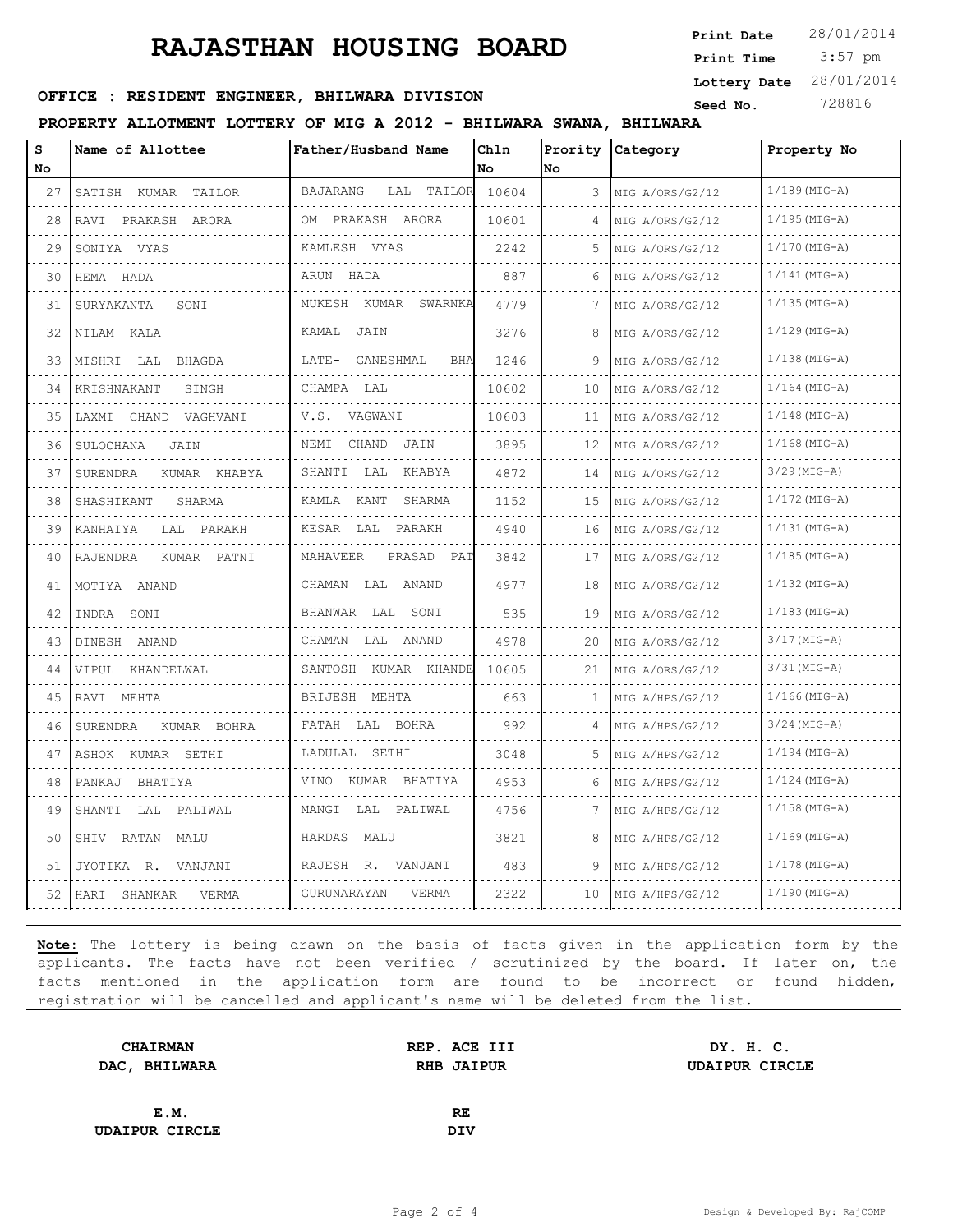# **RAJASTHAN HOUSING BOARD**

 3:57 pm **Print Date Print Time Lottery Date** 28/01/2014

### **SEED : RESIDENT ENGINEER, BHILWARA DIVISION** Seed No. 728816

#### **PROPERTY ALLOTMENT LOTTERY OF MIG A 2012 - BHILWARA SWANA, BHILWARA**

| S<br>No | Name of Allottee        | Father/Husband Name      | Chln<br>No | No | Prority Category     | Property No     |
|---------|-------------------------|--------------------------|------------|----|----------------------|-----------------|
| 53      | GOVIND BHANSALI         | OMPRAKASH<br>BHANSALI    | 5186       | 11 | MIG A/HPS/G2/12      | $1/142$ (MIG-A) |
| 54      | MITESH SAMDANI<br>.     | DINESH SAMDANI           | 873        | 12 | MIG A/HPS/G2/12<br>. | $1/161$ (MIG-A) |
| 55      | VISHNU DATT VYAS        | RUP KARAN VYAS           | 4641       | 13 | MIG A/HPS/G2/12      | $1/193$ (MIG-A) |
| 56      | KAMAL CHANDNANI         | TULSI DAS CHANDNANI<br>. | 10579      | 14 | MIG A/HPS/G2/12      | $1/163$ (MIG-A) |
| 57      | NEETA VANJANI<br>.      | R.N. VANJANI             | 3596       | 15 | MIG A/HPS/G2/12      | $1/123$ (MIG-A) |
| 58      | KRISHNA GOPAL AJMERA    | KALYAN MAL AJMERA        | 4583       | 16 | MIG A/HPS/G2/12      | $1/162$ (MIG-A) |
| 59      | SUDHA MACHCHHAR         | SHYAM MANOHAR            | 10583      | 17 | MIG A/HPS/G2/12      | $1/155$ (MIG-A) |
| 60      | SUMAN PARIK             | SURYA PARKASH PARIK      | 1122       | 18 | MIG A/HPS/G2/12      | $3/19$ (MIG-A)  |
| 61      | ASHOK KUMAR             | RAMLAL SONI              | 3621       | 19 | MIG A/HPS/G2/12      | $1/196$ (MIG-A) |
| 62      | MANOHAR LAL BHATIYA     | HARI CHAND BHATIYA       | 10582      | 20 | MIG A/HPS/G2/12      | $1/181$ (MIG-A) |
| 63      | VEENA BHANDARI          | ASHOK BHANDARI           | 1401       | 2  | MIG A/HPS/G2/12      | $3/27$ (MIG-A)  |
| 64      | RISHI TIWARI            | BHAIRU LAL JI TIWAR      | 2330       |    | MIG A/HPS/G2/12      | $1/160$ (MIG-A) |
| 65      | HARI SHANKAR<br>GAUD    | MADAN LAL SHARMA<br>.    | 3257       |    | MIG A/HPS/G2/12      | $1/127$ (MIG-A) |
| 66      | PANKAJ BAHETI           | JUGAL KISHOR BAHETI      | 10607      |    | MIG A/HPS/G2/12      | $1/197$ (MIG-A) |
| 67      | MADAN LAL KHATIK        | DEVI LAL KHATIK          | 4292       | 1  | MIG A/ORS/G4/12      | $3/20$ (MIG-A)  |
| 68      | VIRENDRA<br>NAYAK<br>.  | RAMNARAYAN<br>NAYAK      | 1876       | 2  | MIG A/ORS/G4/12      | $1/151$ (MIG-A) |
| 69      | MOHAN LAL REGAR         | RAM LAL REGAR            | 2468       |    | MIG A/ORS/G4/12      | $1/144$ (MIG-A) |
| 70      | BHAGWANI<br>DEVI KHATIK | LATE MENA LAL KHATI      | 2614       |    | MIG A/ORS/G4/12      | $1/133$ (MIG-A) |
| 71      | RAMESH CHANDRA TAMBOLI  | MATA DEEN                | 10609      | 1  | MIG A/HPS/G4/12      | $1/187$ (MIG-A) |
| 72      | RAJAN VERMA             | KAILASH CHANDRA VERM     | 459        |    | MIG A/HPS/G4/12      | $1/145$ (MIG-A) |
| 73      | PRAHLAD NAT             | GOPI LAL NAT             | 2298       | 3  | MIG A/HPS/G4/12      | $1/171$ (MIG-A) |
| 74      | TULSHI DEVI             | GOPAL LAL BASITA         | 1641       |    | MIG A/HPS/G4/12      | $3/26$ (MIG-A)  |
| 75      | BHAIRU LAL KHATIK       | MOHAN LAL KHATIK         | 4316       |    | MIG A/HPS/G4/12      | $1/179$ (MIG-A) |
| 76      | MADHU ARYA              | SURENDRA<br>KUMAR ARYA   | 3651       | 6  | MIG A/HPS/G4/12      | $1/147$ (MIG-A) |
| 77      | MAYA DEVI               | LET.BHAGWAN<br>DASH      | 3432       | 7  | MIG A/HPS/G4/12      | $1/173$ (MIG-A) |
| 78      | SOHAN LAL PHADIYA       | DEVI LAL PHADIYA         | 3274       | 8  | MIG A/HPS/G4/12      | $1/149$ (MIG-A) |

**Note:** The lottery is being drawn on the basis of facts given in the application form by the applicants. The facts have not been verified / scrutinized by the board. If later on, the facts mentioned in the application form are found to be incorrect or found hidden, registration will be cancelled and applicant's name will be deleted from the list.

| <b>CHAIRMAN</b>       | REP. ACE III      | DY. H. C.             |  |
|-----------------------|-------------------|-----------------------|--|
| DAC, BHILWARA         | <b>RHB JAIPUR</b> | <b>UDAIPUR CIRCLE</b> |  |
|                       |                   |                       |  |
| E.M.                  | <b>RE</b>         |                       |  |
| <b>UDAIPUR CIRCLE</b> | DIV               |                       |  |